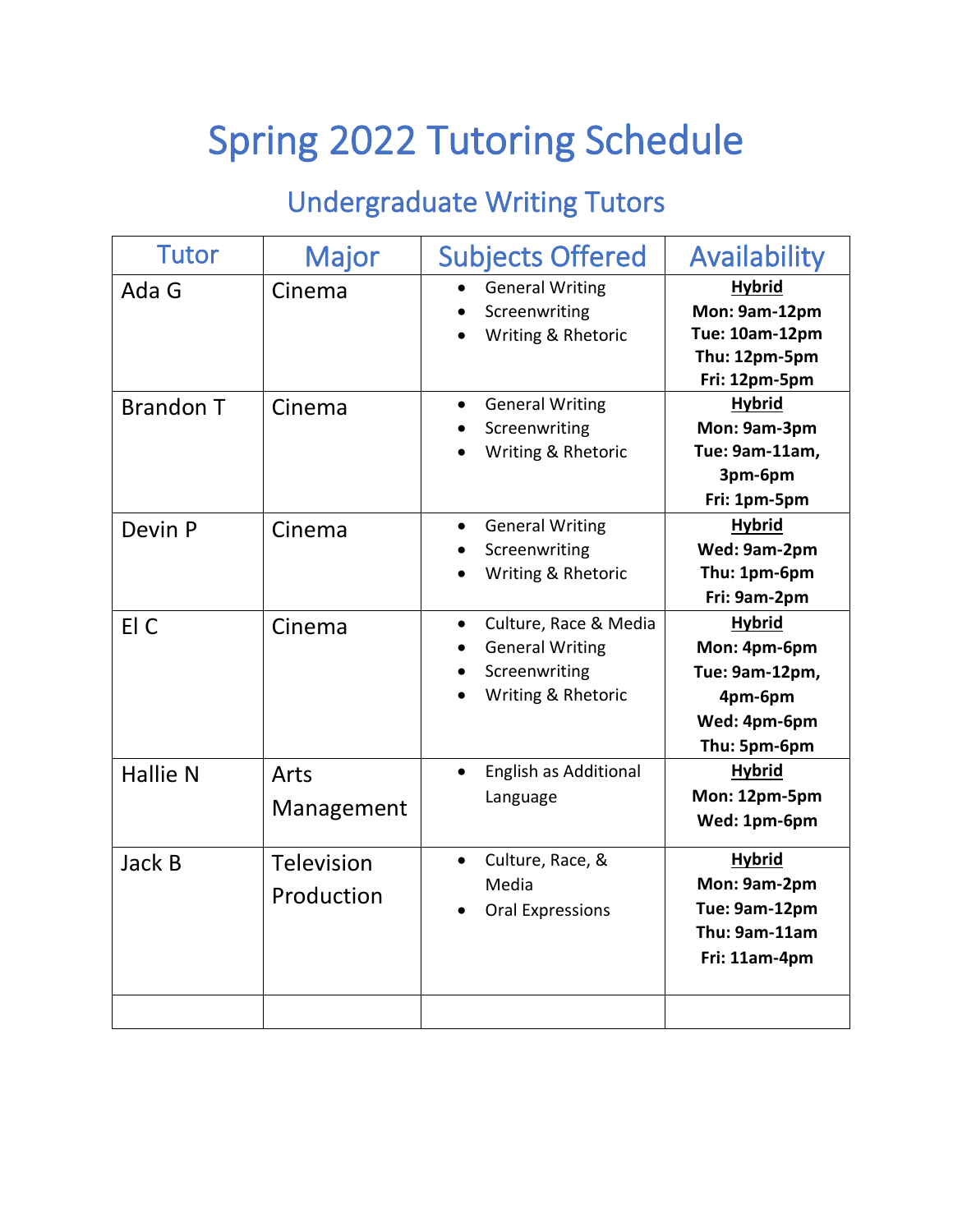| Kat T    | Comedy              | <b>Comedy Writing</b><br>$\bullet$  | <b>Hybrid</b>   |
|----------|---------------------|-------------------------------------|-----------------|
|          |                     | <b>General Writing</b><br>$\bullet$ | Mon: 11am-12pm, |
|          |                     | Writing & Rhetoric<br>$\bullet$     | 4pm-6pm         |
|          |                     |                                     | Tue: 1pm-6pm    |
|          |                     |                                     | Wed: 4pm-6pm    |
|          |                     |                                     | Fri: 9am-2pm    |
| Laigah H | <b>Illustration</b> | <b>General Writing</b><br>$\bullet$ | <b>Hybrid</b>   |
|          |                     | Oral Expressions                    | Wed: 12pm-4pm   |
|          |                     | Writing & Rhetoric<br>$\bullet$     | Thu: 9am-1pm    |
|          |                     |                                     |                 |

## Professional Writing Tutors

| <b>Tutor</b> | <b>Subjects Offered</b>             | Availability     |
|--------------|-------------------------------------|------------------|
| Eric L       | <b>General Writing</b>              | <b>On-Campus</b> |
|              | Writing & Rhetoric                  | Mon: 10am-5pm    |
|              |                                     | Wed: 10am-5pm    |
| Hilja P      | English as Additional               | Online           |
|              | Language                            | Tue: 1pm-5pm     |
|              | <b>General Writing</b>              | Thu: 1pm-5pm     |
|              | Writing & Rhetoric                  |                  |
| John T       | <b>Enhance Assistance</b>           | On-Campus        |
|              | <b>General Writing</b>              | Mon: 9am-4pm     |
|              | Writing & Rhetoric                  | Wed: 9am-4pm     |
| Laura H      | English as Additional               | Online           |
|              | Language                            | Mon: 12pm-3pm    |
|              | <b>General Writing</b>              | Fri: 1pm-4pm     |
|              | Writing & Rhetoric                  |                  |
| Nancy R      | <b>General Writing</b>              | <b>On-Campus</b> |
|              | Writing & Rhetoric                  | Tue: 10am-3pm    |
|              |                                     | Thu: 10am-3pm    |
| Sandy W      | <b>General Writing</b><br>$\bullet$ | Online           |
|              | Writing & Rhetoric                  | Tue: 10am-1pm    |
|              | Screenwriting                       |                  |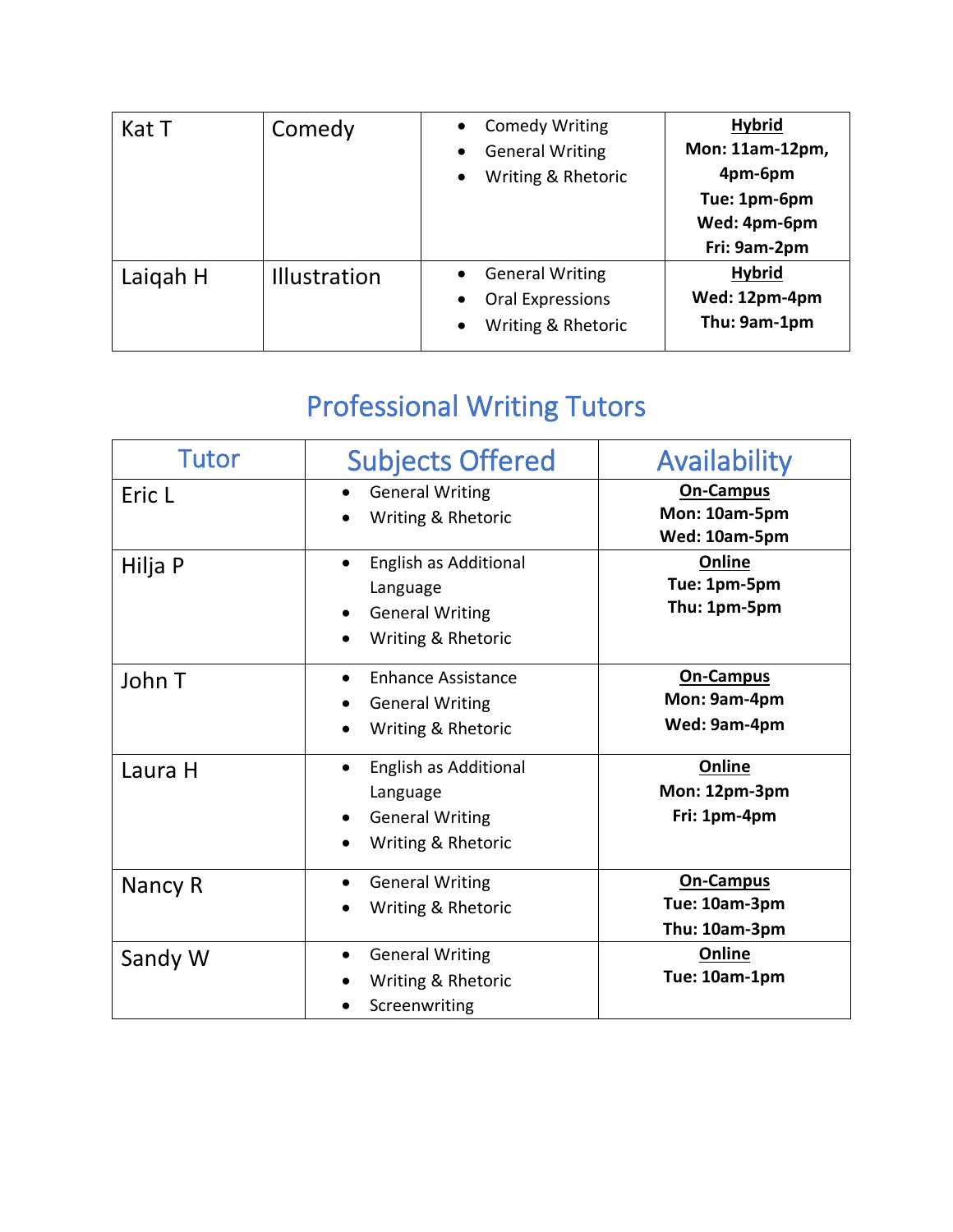### Undergraduate Business Tutoring

| <b>Tutor</b> | <b>Major</b>       | <b>Subjects Offered</b>                                                    | Availability                                   |
|--------------|--------------------|----------------------------------------------------------------------------|------------------------------------------------|
| Hallie N     | Arts<br>Management | Accounting<br>Excel<br>Information<br>Management<br>Intro to<br>Management | <b>Hybrid</b><br>Mon: 12pm-5pm<br>Wed: 1pm-6pm |

### Undergraduate Software Tutoring

| Tutor            | <b>Major</b>        | <b>Subjects Offered</b>         | Availability        |
|------------------|---------------------|---------------------------------|---------------------|
| <b>Brandon T</b> | Cinema              | <b>Premier Pro</b>              | <b>Hybrid</b>       |
|                  |                     |                                 | Mon: 9am-3pm        |
|                  |                     |                                 | Tue: 9am-11am, 3pm- |
|                  |                     |                                 | 6pm                 |
|                  |                     |                                 | Fri: 1pm-5pm        |
| Devin P          | Cinema              | <b>Premier Pro</b><br>$\bullet$ | <b>Hybrid</b>       |
|                  |                     |                                 | Wed: 9am-2pm        |
|                  |                     |                                 | Thu: 1pm-6pm        |
|                  |                     |                                 | Fri: 9am-2pm        |
| Joy P            | Programming         | Adobe Suite                     | <b>Hybrid</b>       |
|                  |                     | Microsoft Office                | Mon: 9am-1pm        |
|                  |                     | <b>CSS</b>                      | Thu: 1pm-3pm        |
|                  |                     | <b>HTML</b>                     | Fri: 9am-1pm        |
| Laigah H         | <b>Illustration</b> | Adobe Suite                     | <b>Hybrid</b>       |
|                  |                     | Microsoft Office                | Wed: 12pm-4pm       |
|                  |                     |                                 | Thu: 9am-1pm        |
| Puru S           | <b>Audio Design</b> | Python - Art of Code            | <b>Hybrid</b>       |
|                  | & Production        |                                 | Mon: 9am-12pm       |
|                  |                     |                                 | Wed: 9am-3pm        |
|                  |                     |                                 | Fri: 9am-1pm        |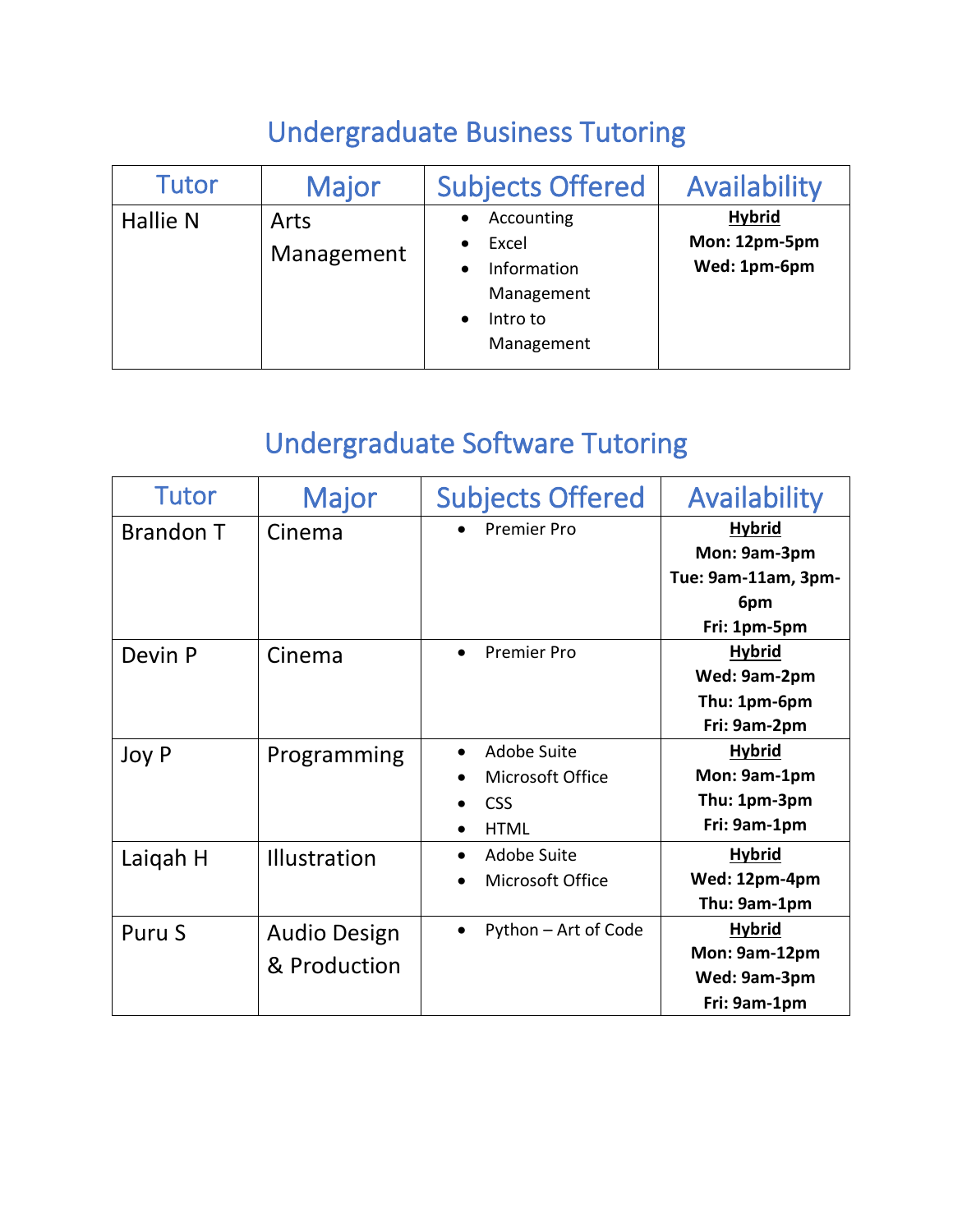### Undergraduate Audio Tutoring

| <b>Tutor</b> | <b>Major</b>                        | <b>Subjects Offered</b>                                                                                                                        | Availability                                                                   |
|--------------|-------------------------------------|------------------------------------------------------------------------------------------------------------------------------------------------|--------------------------------------------------------------------------------|
| Lauren M     | <b>Audio Design</b><br>& Production | Audio Theory &<br>Systems<br><b>Audio Electronics</b><br>$\bullet$<br><b>Audio Production</b><br>Intro to Audio<br>Science of Acoustics        | <b>Hybrid</b><br>Tue: 9am-12pm<br>Wed: 9am-3pm<br>Thu: 9am-3pm                 |
| Puru S       | <b>Audio Design</b><br>& Production | Audio Theory &<br>Systems<br><b>Audio Electronics</b><br><b>Audio Production</b><br>Intro to Audio<br><b>Science of Acoustics</b>              | <b>Hybrid</b><br>Mon: 9am-12pm<br>Wed: 9am-3pm<br>Fri: 9am-1pm                 |
| Zoe V        | <b>Music</b><br>Technology          | Audio Theory &<br>$\bullet$<br>Systems<br><b>Audio Electronics</b><br><b>Audio Production</b><br>Intro to Audio<br><b>Science of Acoustics</b> | <b>Hybrid</b><br>Mon: 9am-3pm<br>Tue: 3pm-6pm<br>Thu: 3pm-6pm<br>Fri: 12pm-5pm |

# Undergraduate Foreign Language Tutoring

| Tutor           | Major              | <b>Subjects Offered</b> | Availability                                                    |
|-----------------|--------------------|-------------------------|-----------------------------------------------------------------|
| <b>Akito M</b>  | Cinema             | Japanese                | <b>Hybrid</b><br>Tue: 1pm-6pm<br>Thu: 12pm-5pm<br>Fri: 11am-4pm |
| <b>Hallie N</b> | Arts<br>Management | Spanish                 | <b>Hybrid</b><br>Mon: 12pm-5pm<br>Wed: 1pm-6pm                  |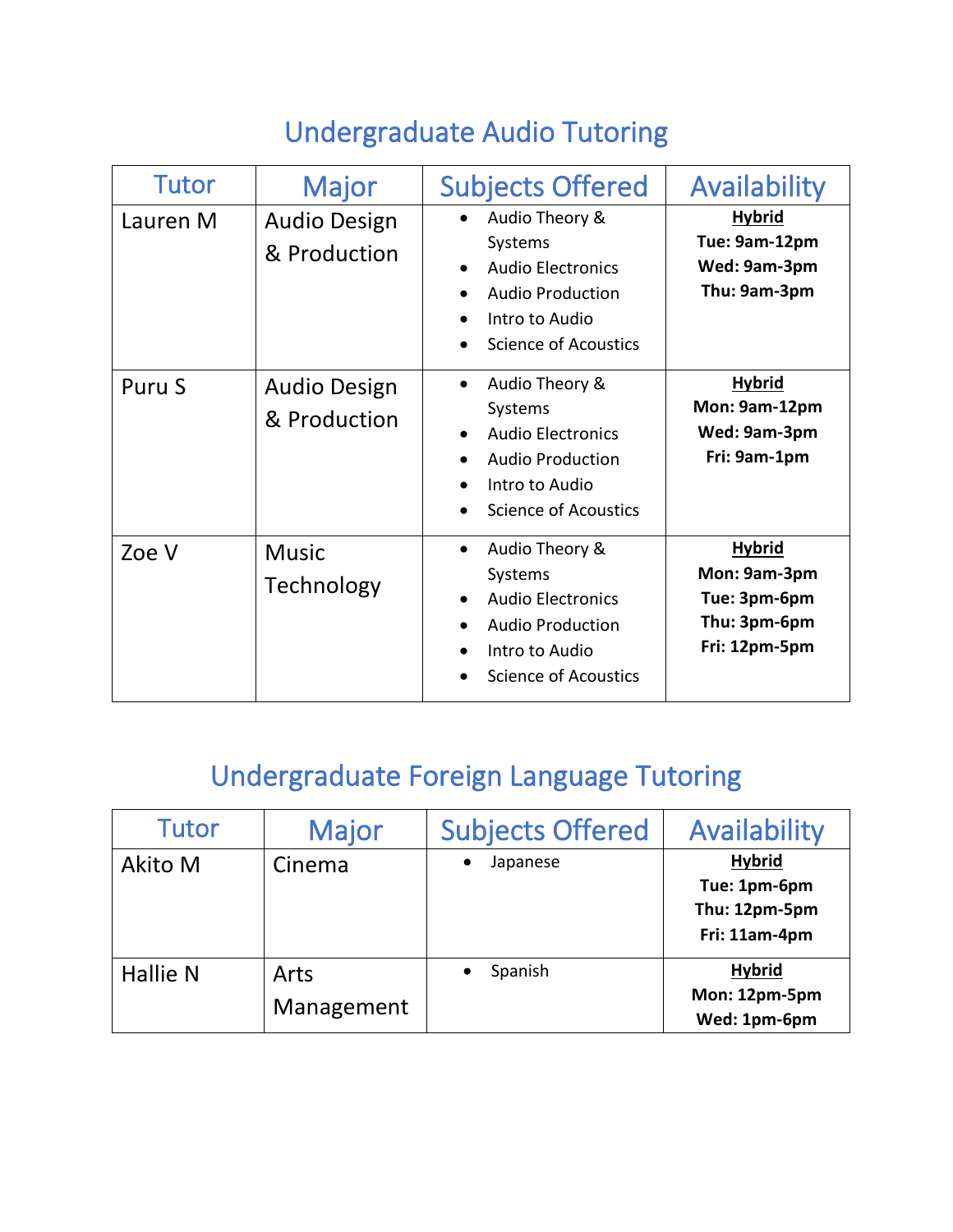### Undergraduate Music Tutoring

| <b>Tutor</b> | Major                                       | <b>Subjects Offered</b>                                                                                                                                             | Availability                                                                                                             |
|--------------|---------------------------------------------|---------------------------------------------------------------------------------------------------------------------------------------------------------------------|--------------------------------------------------------------------------------------------------------------------------|
| Deven D      | <b>Music</b><br>Composition &<br>Production | <b>Foundations I-II Lab</b><br><b>Foundations I-IV</b><br><b>Foundations of Music</b><br>Supplement<br>Music Theory I-II for<br>$\bullet$<br><b>Musical Theater</b> | <b>Hybrid</b><br>Tue: 9am-12pm<br>Wed: 9am-1pm<br>Thu: 9am-12pm<br>Fri: 12pm-5pm                                         |
| Megan J      | <b>CUP Music</b>                            | <b>Foundations I-II Lab</b><br>$\bullet$<br><b>Foundations I-IV</b><br><b>Foundations of Music</b><br>Supplement<br>Music Theory I-II for<br><b>Musical Theater</b> | <b>Hybrid</b><br>Mon: 10am-12pm,<br>2pm-6pm<br>Tue: 4pm-6pm<br>Wed: 2pm-3pm,<br>5pm-6pm<br>Thu: 4pm-6pm<br>Fri: 11am-2pm |
| Paige K      | <b>CUP Music</b>                            | <b>Foundations I-II Lab</b><br><b>Foundations I-IV</b><br><b>Foundations of Music</b><br>Supplement<br>Music Theory I-II for<br><b>Musical Theater</b>              | <b>Hybrid</b><br>Mon: 1pm-6pm<br>Tue: 12pm-4pm<br>Wed: 2pm-6pm<br>Fri: 9am-12pm                                          |

### Undergraduate Math & Science Tutoring

|  | Tutor | <b>Maior</b> | Subjects Offered | Availability |
|--|-------|--------------|------------------|--------------|
|--|-------|--------------|------------------|--------------|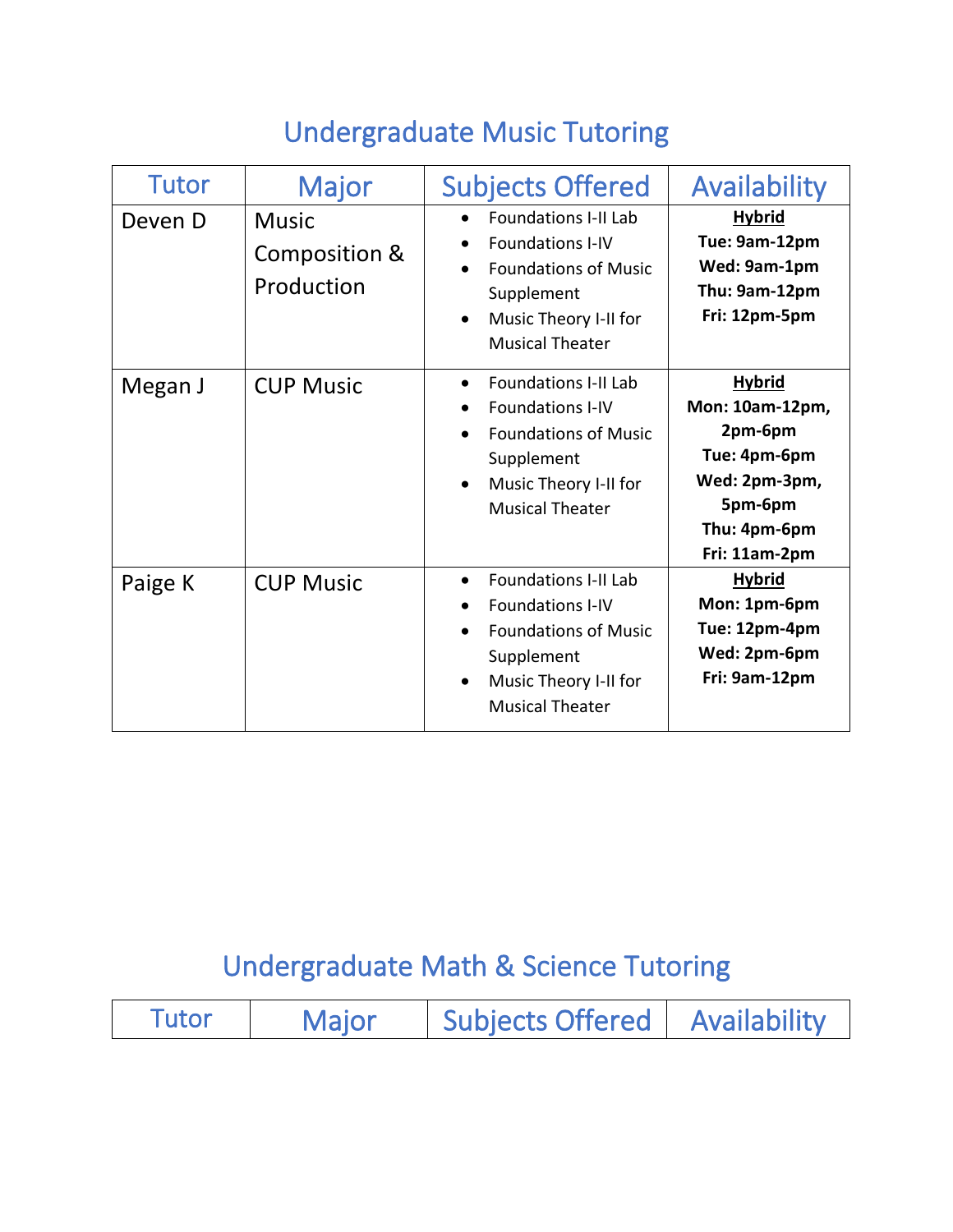| <b>Holly A</b> | <b>Musical</b><br>Theater,<br>Television<br>Production | <b>Basic Math</b><br>College Math<br>Pre-Calculus<br>Calculus<br>Physics<br>$\bullet$<br>College Algebra<br>$\bullet$           | <b>Hybrid</b><br>Mon: 9am-11am<br>Wed: 9am-12pm<br>Thu: 9am-2pm                  |
|----------------|--------------------------------------------------------|---------------------------------------------------------------------------------------------------------------------------------|----------------------------------------------------------------------------------|
| Jack B         | Television<br>Production                               | <b>Basic Math</b><br>$\bullet$<br>Biology<br>Chemistry<br>College Math<br><b>Liberal Arts Math</b><br>Quantitative<br>Reasoning | <b>Hybrid</b><br>Mon: 9am-2pm<br>Tue: 9am-12pm<br>Thu: 9am-11am<br>Fri: 11am-4pm |
| Puru S         | Audio Design &<br>Production                           | Calculus<br>Pre-Calculus                                                                                                        | <b>Hybrid</b><br>Mon: 9am-12pm<br>Wed: 9am-3pm<br>Fri: 9am-1pm                   |
| Zoe V          | <b>Music</b><br>Technology                             | Calculus<br>$\bullet$<br>Pre-Calculus                                                                                           | <b>Hybrid</b><br>Mon: 9am-3pm<br>Tue: 3pm-6pm<br>Thu: 3pm-6pm<br>Fri: 12pm-5pm   |

#### Graduate Math & Science Tutoring

| <b>Tutor</b> | Major     | <b>Subjects Offered</b>                                                                                                                                                              | Availability                                                    |
|--------------|-----------|--------------------------------------------------------------------------------------------------------------------------------------------------------------------------------------|-----------------------------------------------------------------|
| Shelby L     | Animation | <b>Basic Math</b><br><b>College Math</b><br>$\bullet$<br>Liberal Arts Math<br>$\bullet$<br>College Algebra<br>$\bullet$<br><b>Biology</b><br>$\bullet$<br><b>Environment Studies</b> | <b>Hybrid</b><br>Tue: 12pm-5pm<br>Wed: 12pm-5pm<br>Thu: 1pm-6pm |

### Professional Math & Science Tutoring